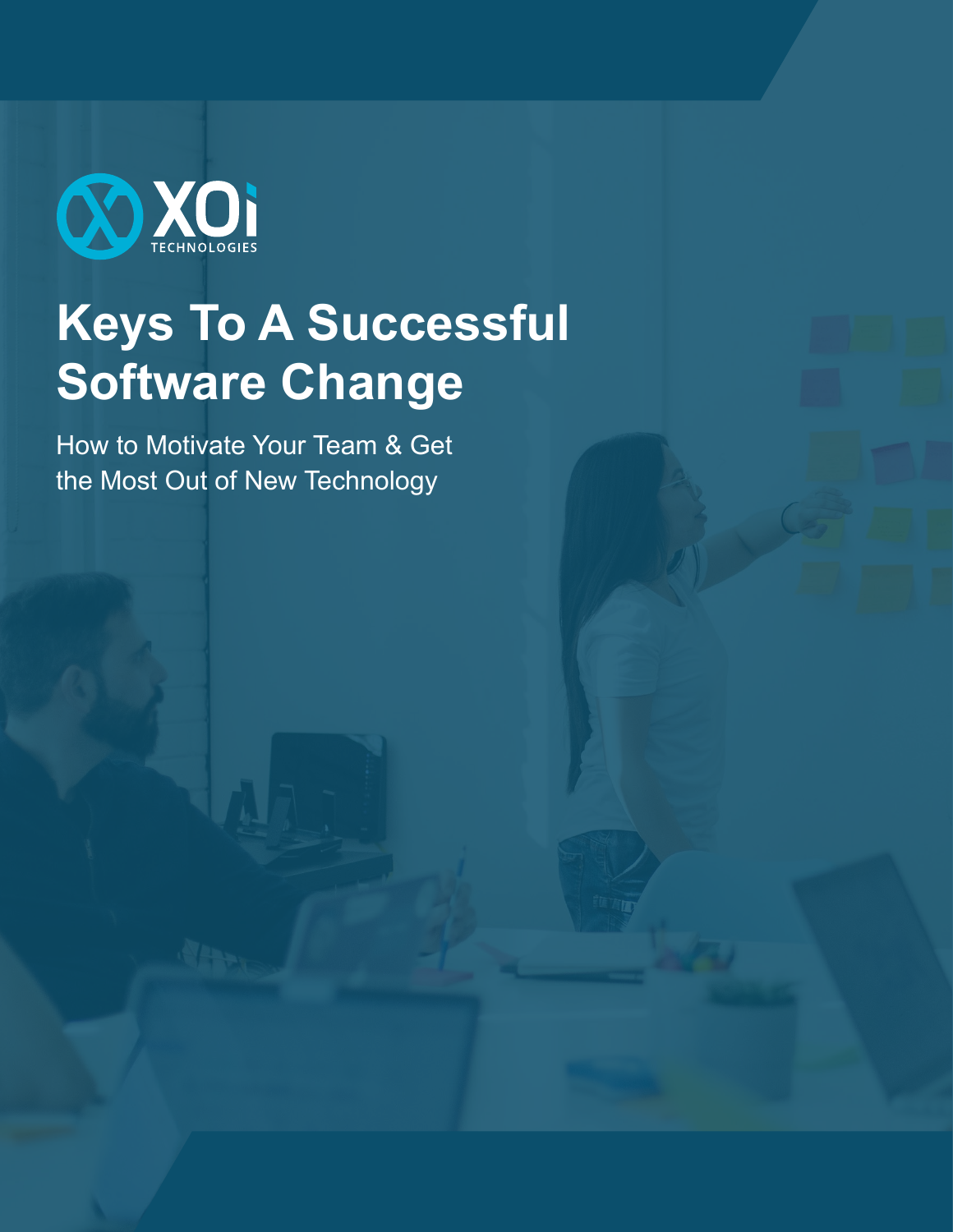CHANGE. Ready or not, here it comes. Though typically easier said than done, change is essential in any business that intends to remain in business.

Companies aren't recognized for staying ahead of the curve or trusted for their innovation by keeping to the status quo. However, nobody likes to talk about the hard parts of change and what it takes to implement it successfully.

Now, change, itself, isn't so scary. What's scary is the adaptation process, the frustration of the unfamiliar, the discomfort with something new and seemingly invasive, the risk of doing all this work for an unsatisfactory return. When it comes to managing change, particularly when it involves new technology, business leaders must be wary of what they're getting themselves into.

Luckily, leaders need not fear, for there is a formula for successfully managing change in terms of implementing new software, driving adoption among your teams, and maximizing the return on your investment. With this plan in hand, you can be sure of what to expect (Step 1), put a reliable strategy in place (Step 2), and commit to a plan that gets everyone on board (Step 3).

Don't fall into the trap of launching a new software platform, process, or technology that you know will improve your business...only to roll it back a few months later. Instead, guide your team into the future with confidence and ease.

# **1 STEP**

#### **Know what to expect**

The same grieving process we go through in our personal lives shows up in our places of work as we experience significant changes—just as similarly, there are strategic ways of working through those stages.



# **Put a reliable strategy in place**

Having a game plan complete with the right tools, training, and support will go far in mitigating fears and setting employees up for a successful transition.



### **Commit to a plan that gets everyone on board**

Set your direction, and remain committed to the plan and to making the transition necessary to hit the goals you were after in the first place.

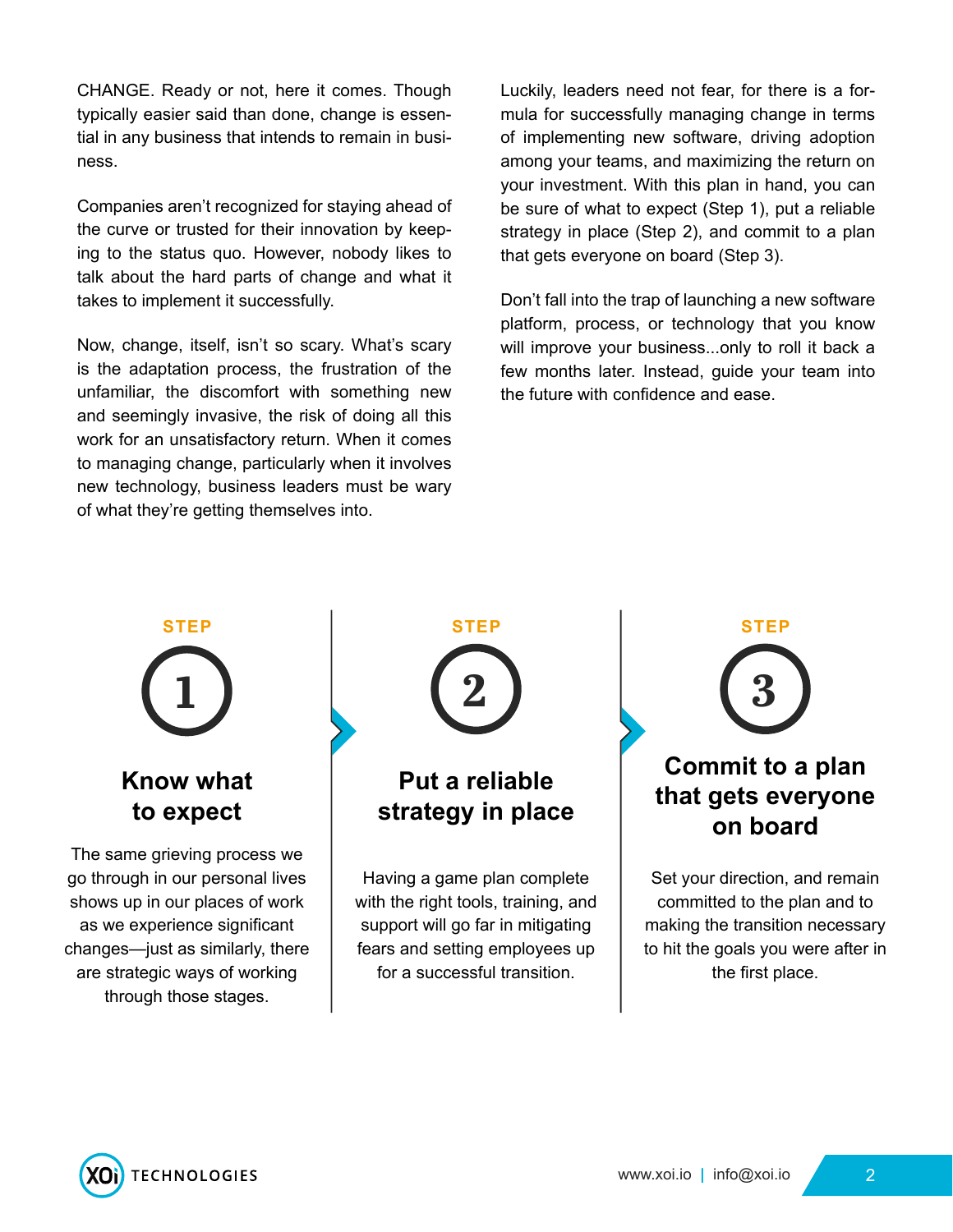# **GOOD GRIEF What to Expect at Every Stage of Change**

**Denial Anger Bargaining Depression Acceptance**

Employees can't flip a switch and seamlessly go from one way of doing things to a totally different way of doing them. They're set in their ways, they have pride in their effectiveness, and they don't see a reason to change.

That being said, throwing them for a loop with new technology can and will bring some pain points. The first step to mitigating these is to put yourself in their shoes and understand what they'll be going through. From there, you can create a plan to help all those involved to accept the change, embrace the change, and make the most of it to drive real enterprise success.

It sounds dramatic, but the same grieving process we go through in our personal lives shows up in our places of work as we experience significant changes there as well. And just as similarly, there are strategic ways of working through those stages and mitigating them to achieve optimal adoption and success with your new technology.

You can expect to encounter denial, anger, bargaining, depression, and thankfully, at last, acceptance. Let's dive into each of these problems and their solutions, so you're able to recognize them in your staff as they come, and be able to guide them swiftly through the stages.

#### **Denial**

**Problem:** Employees are comfortable with what they know and what's always worked for them, so they see no need to shake things up. Once you start including them in conversations around a coming change (which you should!), you'll most likely encounter denial in the form of defending traditional processes. The fact is, even if they recognize and acknowledge that certain tools and procedures could be improved, those in denial will have a hard time believing that that can happen without sacrificing on current efficiencies.

**Solution:** Acknowledge and account for your employees' experiences. Value their input and ensure that it will be thoughtfully considered when making these types of decisions since, after all, they're ultimately the ones most affected by them. Give them the full picture behind why a change is being made, and remind them that new practices are being implemented for the sake of improving internal efficiency and service to customers.

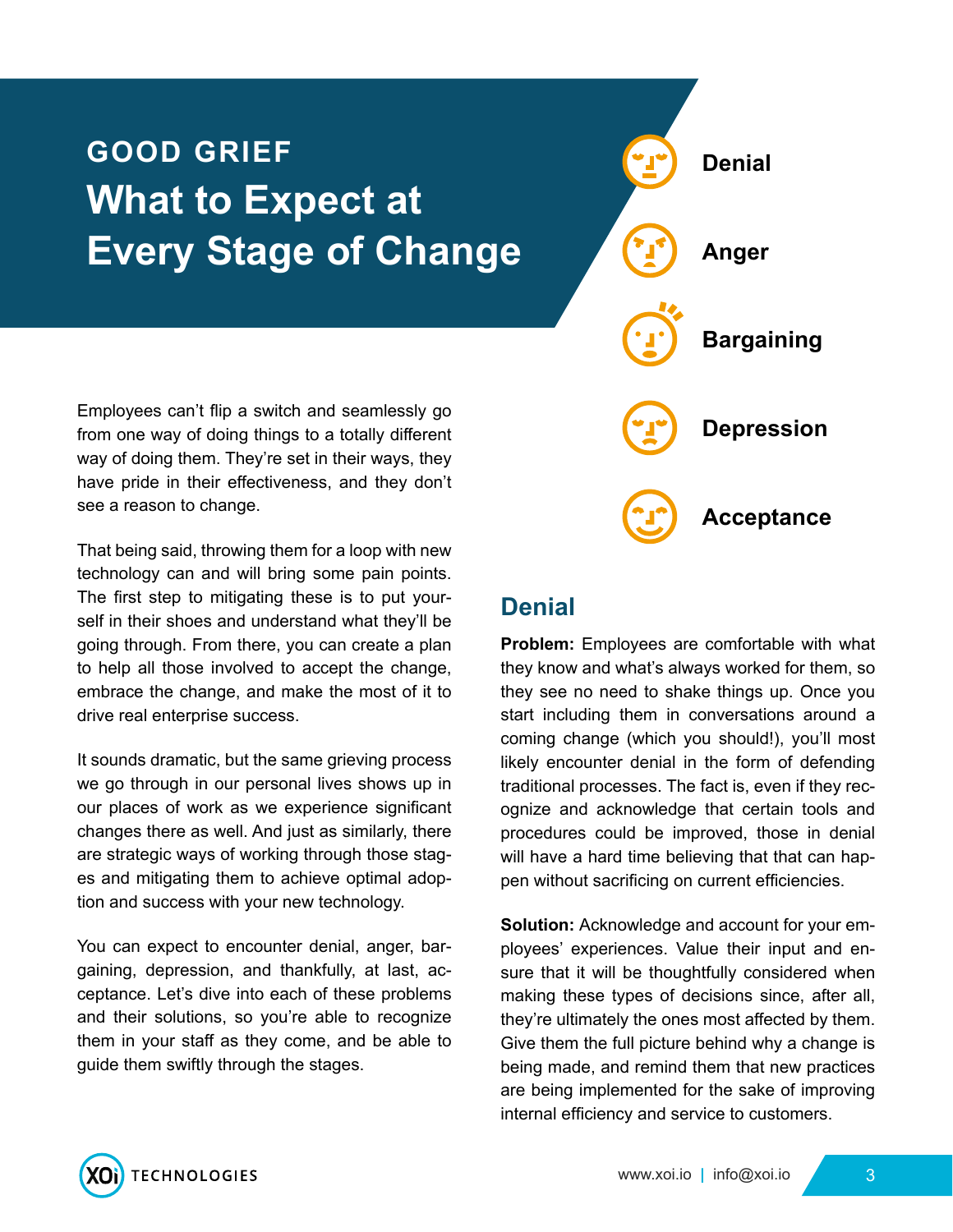#### **Anger**

**Problem:** Anger will show its face when employees realize that change is coming for them, whether they're ready and willing — or not. Keep in mind the anger you encounter is just the result of deeper feelings going on below the surface. For the time being, employees who were once confident in their effectiveness are now feeling much less secure and out of their element.

**Solution:** Transparency and reassurance at this stage is key. Red Hat's Change Management Consultant, Kate Reno, explains "The anger and grief happens less when you're extremely transparent about what's happening and why it's happening. Solicit feedback along the way." Facilitate open discussions where employees can voice their challenges, concerns, and any anxieties they're feeling. Make sure they know you don't expect instant comfortability and ease with these new changes and that it's a learning process for you as well.

**The anger and grief happens less when you're extremely transparent about what's happening and why it's happening. Kate Reno**

#### **Bargaining**

**Problem:** Stemming from this insecurity and frustration, employees will naturally seek out ways to avoid and work around the new processes. They may even appear to be adapting to the change, while managing to still hang on to their old habits.

**Solution:** Be mindful and understanding when this happens — and more than likely, it will. Change takes time, and it's much easier for employees to adapt when it's implemented in stages. However, if the only option is for big change to happen all at once, accept that workarounds will occur, and be sure to clearly demonstrate how the processes your staff is accustomed to translate within the new structure.

#### **Depression**

**Problem:** By now, employees realize that change is here to stay, and they're probably feeling a bit out of sorts. Positions in which these folks once excelled suddenly have them feeling totally out of their comfort zone, and less confident in their abilities.

**Solution:** Be sure to recognize your employees for their effort and the wins they see along the way. Feelings of helplessness can be mitigated, and confidence can be re-instilled by providing the resources they need (more on that later) and communicating the value of their skills and strengths in a new setting.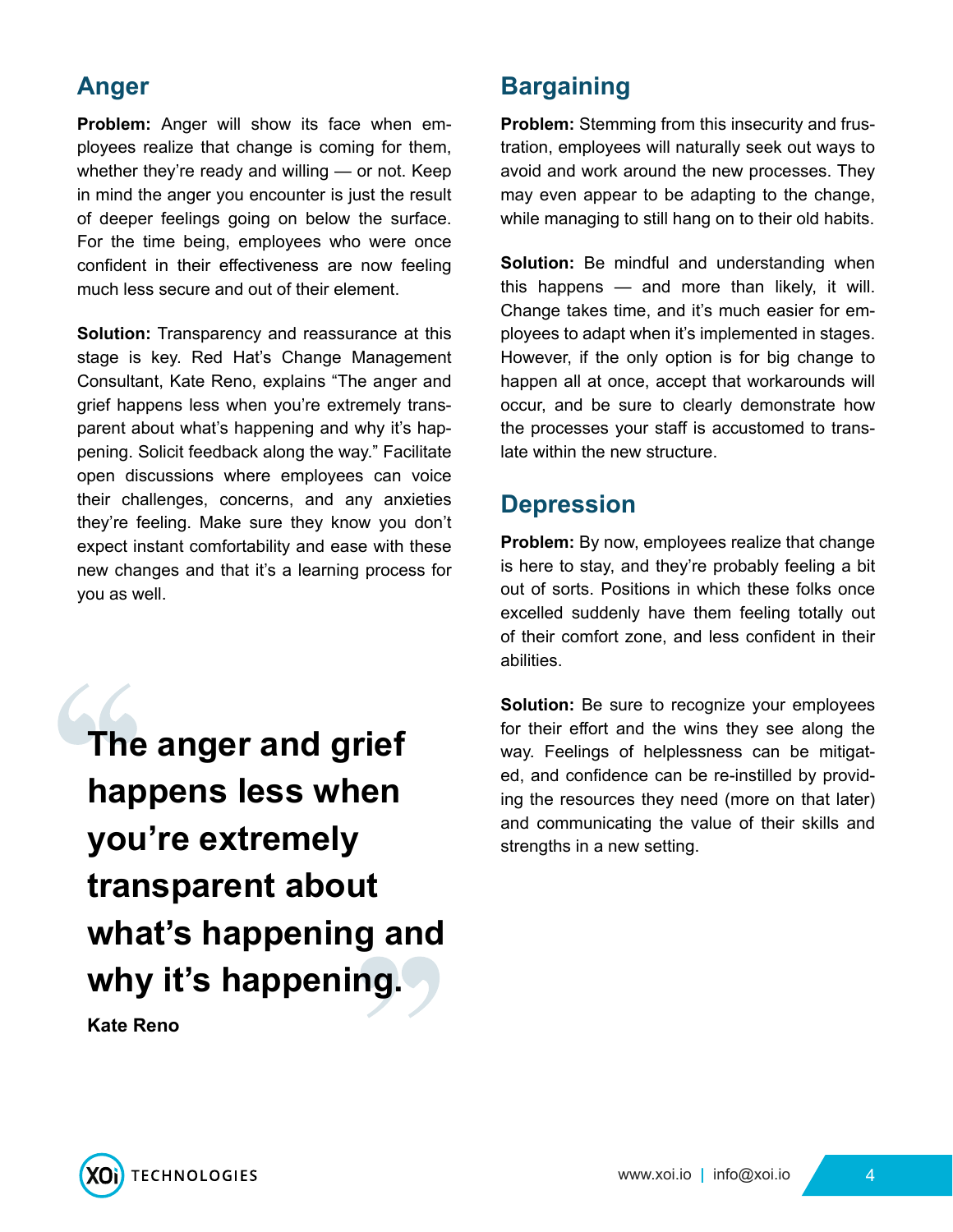#### **Acceptance**

This one's no problem at all! Employees have now become confident enough to recognize the true potential of the new system. They accept the changes, release their resistance, and begin to thrive in a different, but more effective, process.

And now that everyone's bought in, they'll even be able to recognize and value the personal benefit these changes could have for them the more that they commit. Take advantage of this momentum by providing ample opportunity for L&D and capitalizing on the team's energy and enthusiasm.

**Throughout all these stages, never lose sight of your role in this transition. As a leader in your business, every person involved will rely on you for guidance every step of the way. Stay in tune with the challenges, triumphs, emotions, and feedback from your team during times of change, and you're on the right path to optimizing on your investment.**

**When it gets tough, and everyone wants things back to the way they used to be, it's on you to unite the team again. How to be sure you can do that? Have. A. Plan.**

#### **ROI Achieved in First Year Through Change Program\***

The better the change program, the higher the ROI

*ROI — Time savings / Increased innovation / Productivity / Financial return*



 *[by Google for Work and Raconteur](https://raconteur.uberflip.com/i/670675-google-change-managment/4)*

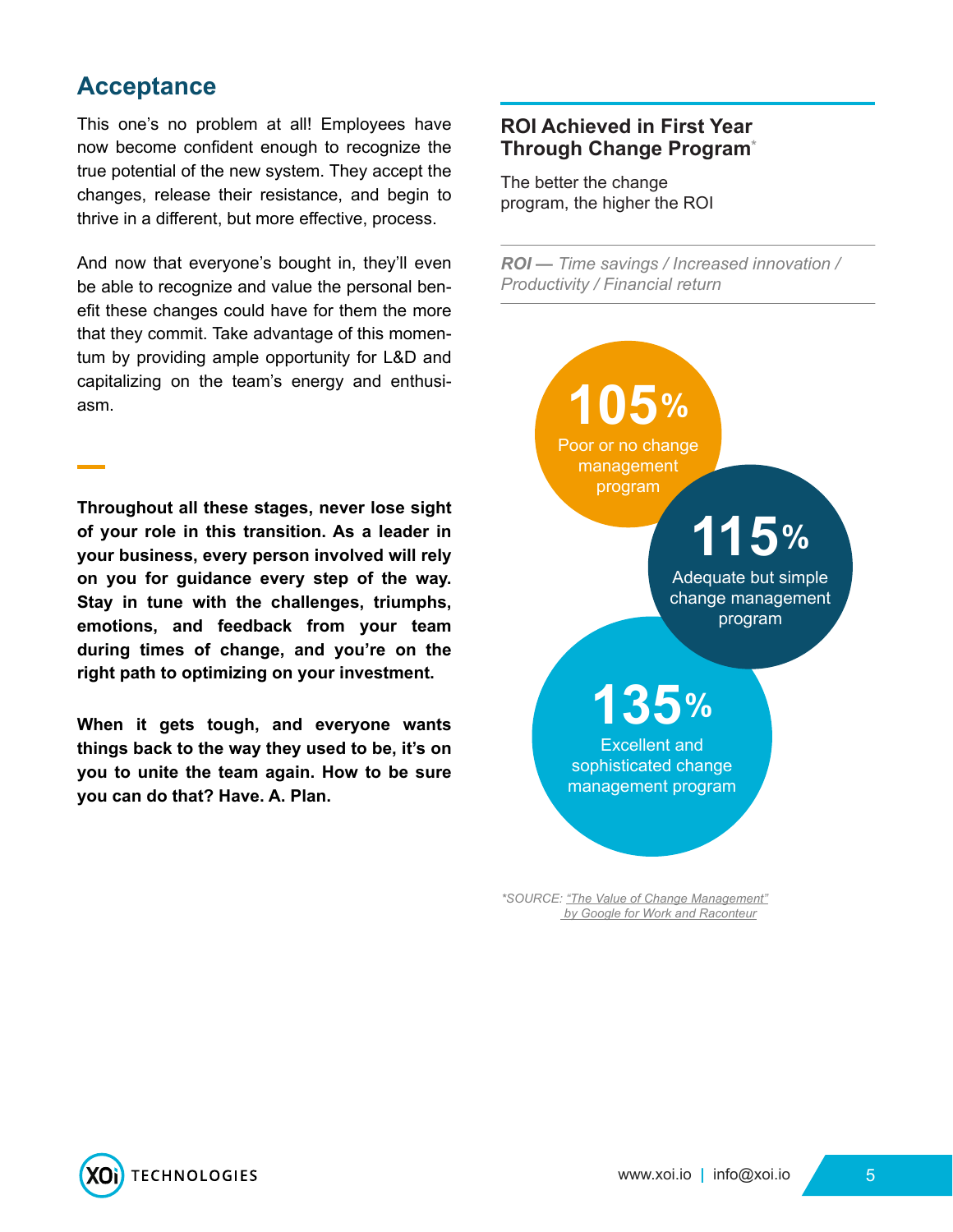

Once you know what to expect, you've got to have a plan to navigate these stages and work towards optimization of your new technology. Having a game plan complete with the right tools, training, and support will go far in mitigating fears and setting employees up for a successful transition.

Training will have a particularly profound impact on employee adoption. First of all, it facilitates bottom-up engagement. Rather than just taking top-down orders, employees feel like they are supported and counted on for their contribution to a successful implementation.

However, the benefits of effective training go well beyond employee attitudes and adoption. By taking the time to train your staff, you're able to fully realize the depth and capabilities of your new technology. Regular employee input during this time will reveal all sorts of unique applications and use cases that your leadership team may have not even realized.

In other words, thoroughly support your staff (your most important asset) in their transition, and as a natural result, you'll get the most out of your investment. Thorough support begins with thoroughly planned training, and it's important to have that in place before taking on a new implementation.

According to research by Prosci, proper change management increases the likelihood of meeting business objectives (on time and within budget) six-fold — as opposed to implementing a change without adequate management of it. As Reno says, "If you spend a little more time upfront, everything else goes faster, you end up spending less time if you do more work upfront."

**Proper change management increases the likelihood of meeting business objectives (on time and within budget) six-fold.**

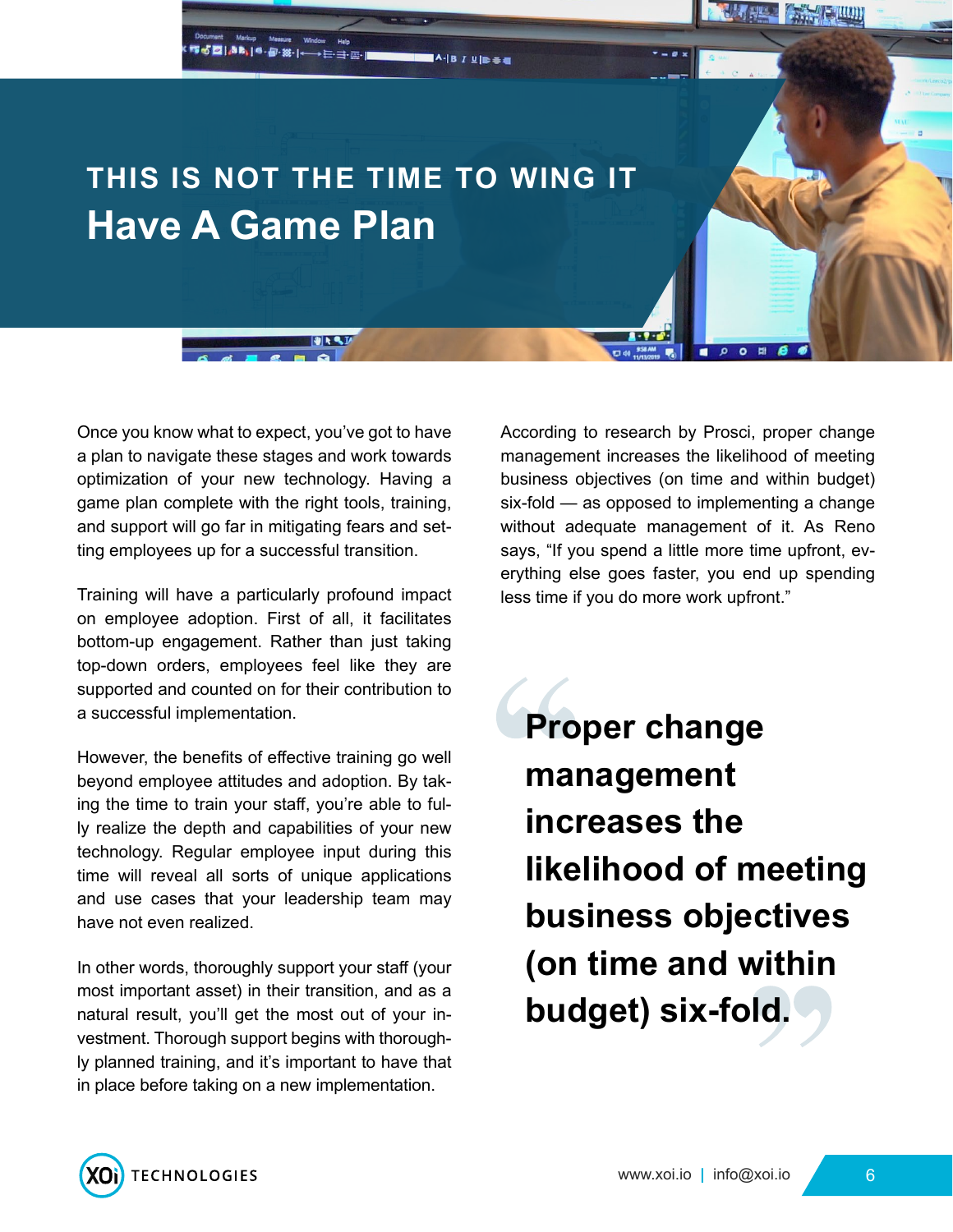# **Identify Your Training Goals & Timeline**

As far as goals go, number one is to keep time lost during transition to a minimum. In order to achieve this, there should be a strategy in place to train employees to do their jobs as efficiently as prior to the new system being implemented. From there, support your employees in leveraging the new system to their own advantage. Successful adoption relies on them recognizing the value and reaping the personal rewards outside of how the business is benefitting. Incorporate training early on that specifically demonstrates the higher efficiency possible for employees, and with that, the increase of time available for them to reach more customers, close more deals, work at higher quality, etc.

Throughout your planning, set realistic expectations with regards to your group's technical skills, the technical requirements or complexity of the new technology, and the extent of change that your staff will be experiencing in going from one

way of doing things to a whole new system.

### **Honor Different Learning Styles**

As you're evaluating employees' skills and tech savviness, consider dividing them into two groups before proceeding with training: those to whom new technology will come pretty naturally and those who will need some extra time and support. By separating the two, you'll be able to tailor each of their training programs to best suit their needs and get everyone on the same page.

The fast-paced group can move straight to training on the more technical aspects of the technology, while the others can take the time they require to focus on the basics — everyone has to start somewhere, and it's better for everyone if that's accepted on the front end. Even though the groups will be moving at different paces, the other benefit to this is that the more advanced group will soon be able to help bring others up to speed.

#### **Activities that Most Improve Employee Engagement\***



A variety of activities are needed for maximum employee buy-in

*\*SOURCE: ["The Value of Change Management" by Google for Work and Raconteur](https://raconteur.uberflip.com/i/670675-google-change-managment/4)*

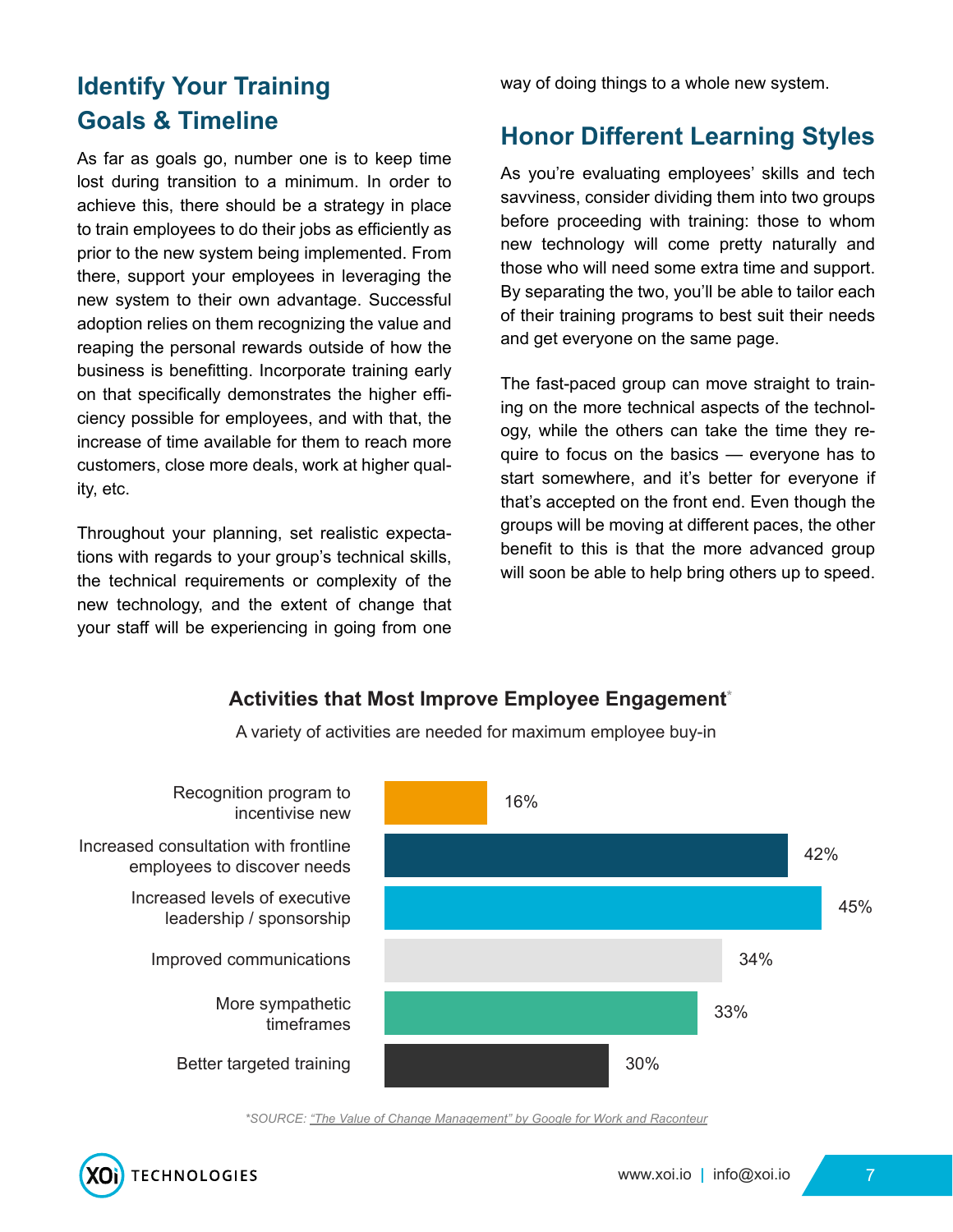# **Diversify Your Training Methods**

Everyone has different learning styles, but conveniently, there are a number of training methods for new software implementations available to leverage. It's best to use a strategic mix of methods in order to have the furthest reach across a diverse group of learners. It also helps to have multiple opportunities for learning in general — effective training is not just a one-and-done situation.

#### **Most Successful Training Formats\***

Projects are most successful when multiple training formats are used

- **Poor or no change management program**
- Adequate but simple change management program
- Excellent and sophisticated change management program



Some of these training methods include, but are not limited to:

- Training by the software/technology provider
- Classroom-based training
- Interactive or on-the-job training
- Training the trainer
- Access to training portal with how-to videos and other ad hoc resources

There tends to be a huge missed opportunity for companies when it comes to training resources simply because they don't know what to ask for, what they should expect, or what tools are even available to them. Knowing this ahead of time, make sure you speak openly with your provider on the front end about what sort of training they offer and even for client success stories, as these will help guide your own training strategies.

Empowering your staff to embrace change means arming them with the resources they need to make the most of it and leads to achieving optimal ROI.

**Effecting change in your business doesn't have to be synonymous with chaos and unease. There will be rough patches, but preparation, planning, and empathy is what will propel your team through the process. The keys to success? Knowing what to expect, having a well-designed plan in place, and staying committed to the charge. When done correctly, the effort on all parts will have been worth it, and the team and outcomes will be better off because of it.**

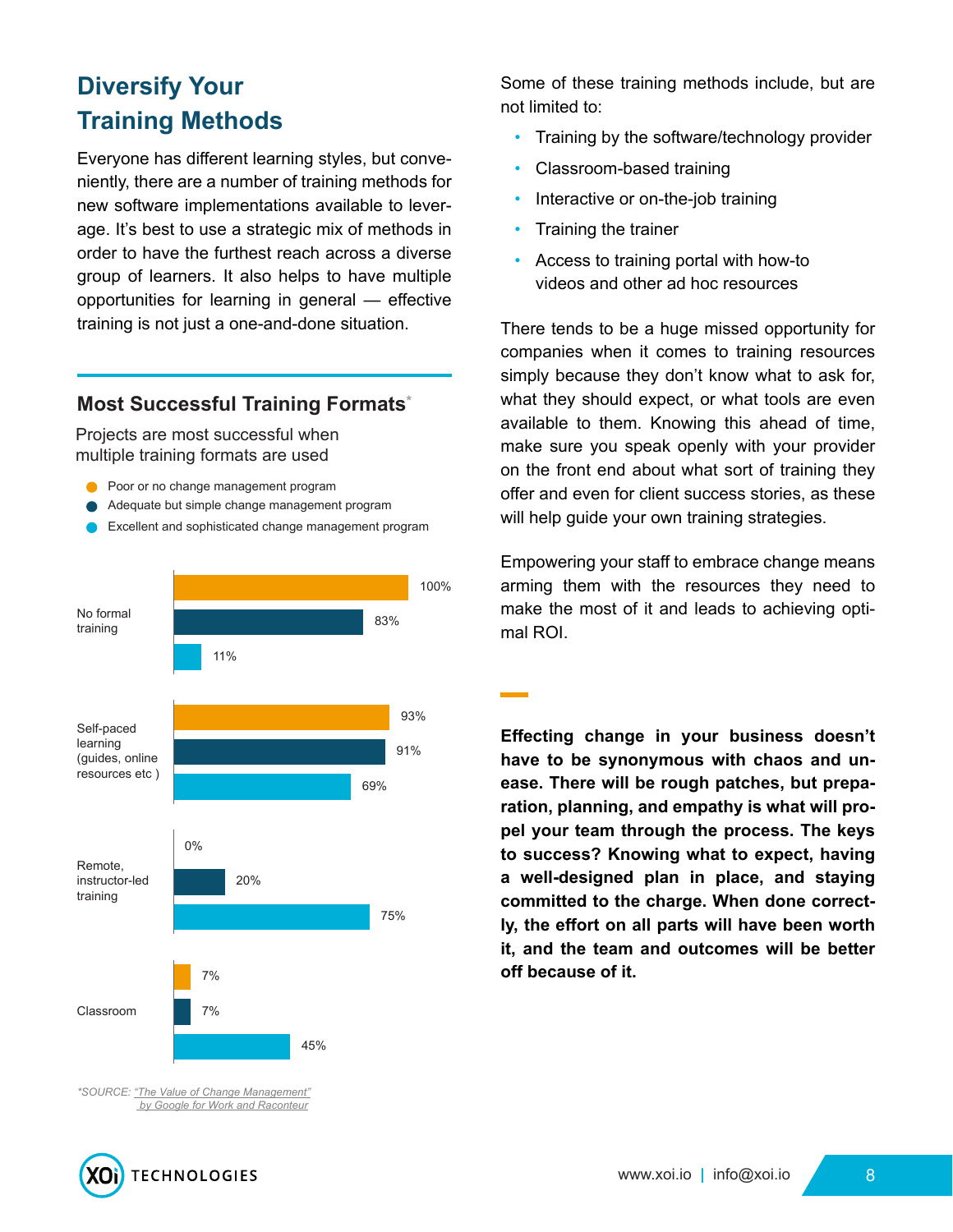# **Commit, Don't Quit**

One cannot be successful at something on which they don't take action. Action gets results, so it's just a matter of steering your actions in the right direction and staying the course. Like the rest of humanity, your employees are creatures of habit, and because of that, you can't expect change to be welcomed with open arms. No matter how in tune you are to your team's state of mind, change and the hard work that comes with it will be met with resistance. That being said, set your direction, and remain committed to the plan and to making the transition necessary to hit the goals you were after in the first place. When it's time for implementation, consider the following tactics to get the team on board and as excited as you are.

#### **Top-Down Teamwork**

Fostering an inclusive work environment is crucial to overcoming the challenges that come with learning a new system, and it starts all the way at the top. Management and their teams should feel as if they are in this together and can rely on one another to help get all parties up to speed. To do this effectively, provide your management team with delegated training and support to build confidence in your initiatives.

#### **Champions for the Cause**

You're going to need some champions on your side. Leverage key staff members and department leads by convincing them of the benefits brought on by the new system. When they see how it benefits them, they will work hard on your behalf to convince the folks in their respective departments to get on board with it as well.

#### **The Role of Change Champions\***

Change champions play an important role in successful change programs



*\*SOURCE: ["The Value of Change Management"](https://raconteur.uberflip.com/i/670675-google-change-managment/4)  [by Google for Work and Raconteur](https://raconteur.uberflip.com/i/670675-google-change-managment/4)*